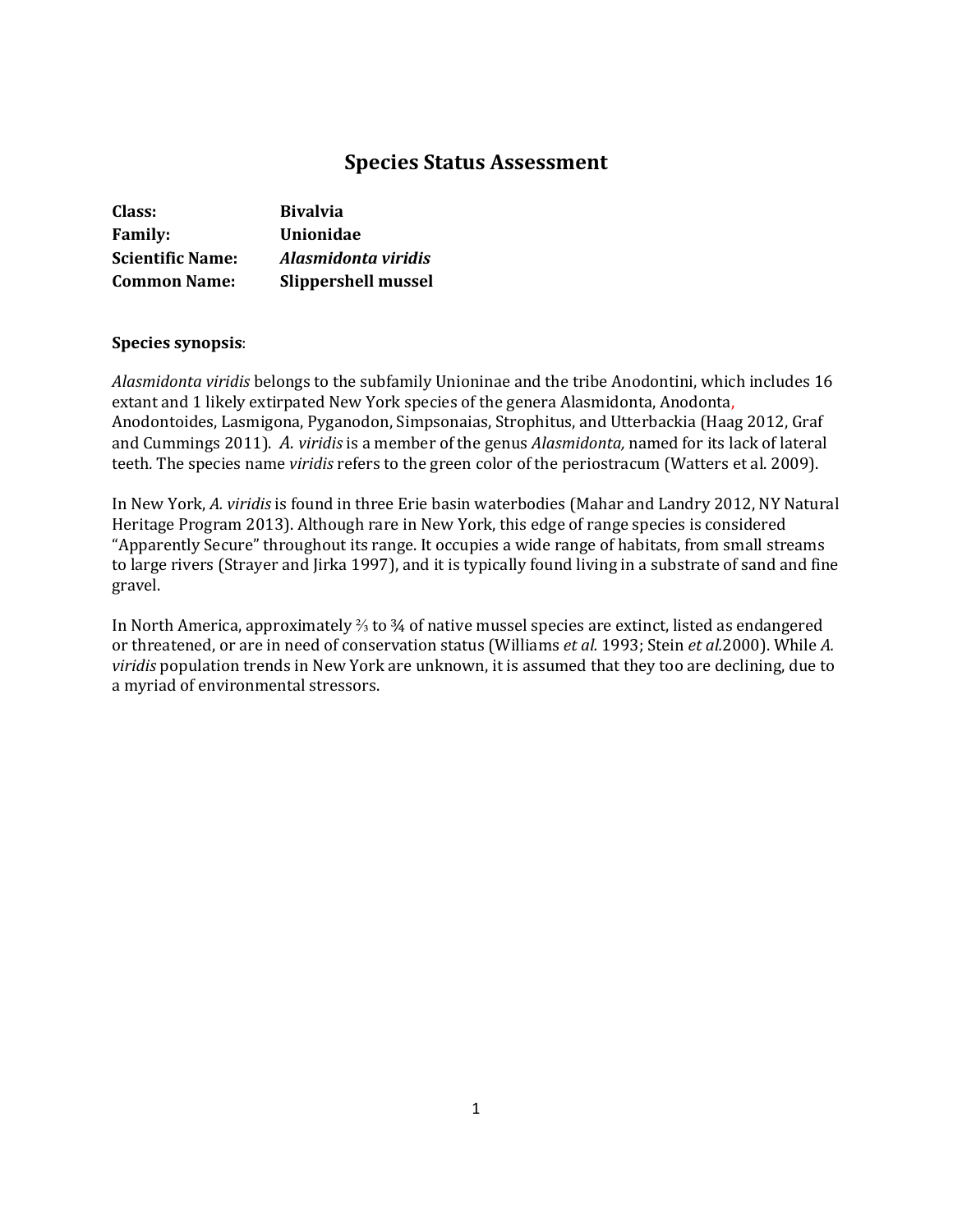## **Status**

| a. Current and Legal Protected Status |                                                                      |                                                                                                     |
|---------------------------------------|----------------------------------------------------------------------|-----------------------------------------------------------------------------------------------------|
| i.                                    | <b>Federal</b> None                                                  | Candidate?<br>No.                                                                                   |
| ii.                                   | New York                                                             | Species of Greatest Conservation Need                                                               |
| i.<br>ii.                             | <b>b.</b> Natural Heritage Program Rank<br>Global<br><b>New York</b> | G4G5 – Apparently Secure / Secure<br>S1S2 – Critically imperiled / Imperiled Tracked by NYNHP? _Yes |

# **Other Rank:**

American Fisheries Society Status: Special Concern (1993)

## **Status Discussion:**

This species is widespread in the eastern U.S. and is distributed from Lake Huron, St. Clair and Erie, and upper Mississippi River system, south to Ohio, Cumberland, and Tennessee River systems. Although intolerant of impoundment, it is considered stable throughout most of its range (NatureServe 2013).

# **II. Abundance and Distribution Trends**

### **a. North America**

**i. Abundance**

| _declining ____increasing     | X stable ____ unknown       |
|-------------------------------|-----------------------------|
| ii. Distribution:             |                             |
| ___ declining _____increasing | <u>X</u> stable ___ unknown |
| Time frame considered:        |                             |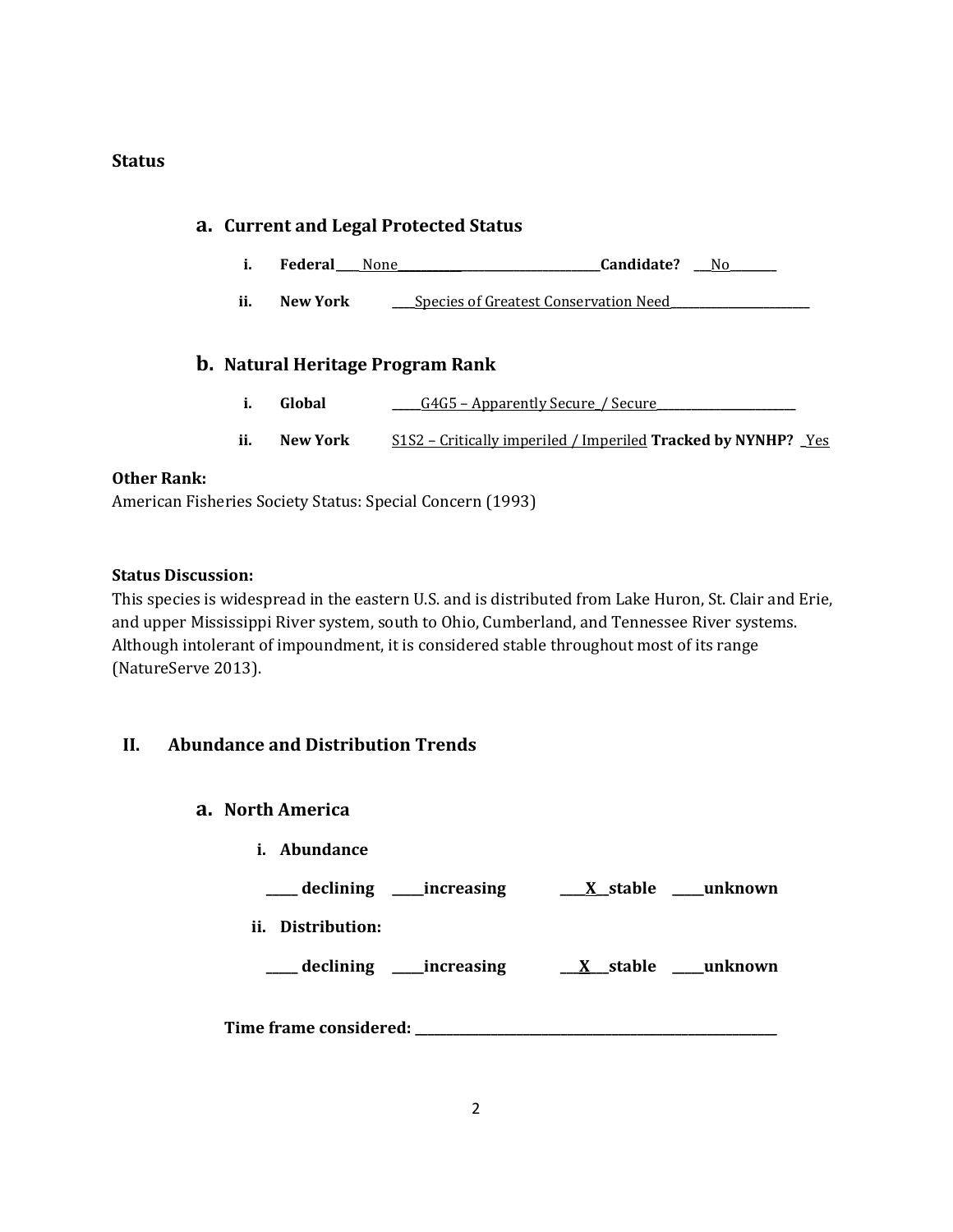- **b. Regional** 
	- **i. Abundance**

| __ declining<br><i>increasing</i>      | X stable | unknown |
|----------------------------------------|----------|---------|
| Distribution:<br>ii.                   |          |         |
| declining ______increasing             | X stable | unknown |
| Regional Unit Considered:__<br>Midwest |          |         |
| <b>Time Frame Considered:</b>          |          |         |

**c. Adjacent States and Provinces**

| <b>CONNECTICUT</b>   | Not Present __X          | No data _ |
|----------------------|--------------------------|-----------|
| <b>MASSACHUSETTS</b> | Not Present _ X          | No data   |
| <b>NEW JERSEY</b>    | Not Present $\mathbf{X}$ | No data   |

| <b>ONTARIO</b>                                                                                                                                                                                                                                                                                                                                                                                                                                                                                   | Not Present                                                       | No data ______                          |
|--------------------------------------------------------------------------------------------------------------------------------------------------------------------------------------------------------------------------------------------------------------------------------------------------------------------------------------------------------------------------------------------------------------------------------------------------------------------------------------------------|-------------------------------------------------------------------|-----------------------------------------|
| i. Abundance                                                                                                                                                                                                                                                                                                                                                                                                                                                                                     |                                                                   |                                         |
|                                                                                                                                                                                                                                                                                                                                                                                                                                                                                                  | ___declining ___increasing ___________stable _ <u>_X_</u> unknown |                                         |
| ii. Distribution:                                                                                                                                                                                                                                                                                                                                                                                                                                                                                |                                                                   |                                         |
| ____ declining ____ increasing                                                                                                                                                                                                                                                                                                                                                                                                                                                                   |                                                                   | _________stable ___ <u>_X__</u> unknown |
| Time frame considered: 2003-2013<br>Listing Status: $\underline{\hspace{1cm}}$ S3 $\underline{\hspace{1cm}}$ $\underline{\hspace{1cm}}$ $\underline{\hspace{1cm}}$ $\underline{\hspace{1cm}}$ $\underline{\hspace{1cm}}$ $\underline{\hspace{1cm}}$ $\underline{\hspace{1cm}}$ $\underline{\hspace{1cm}}$ $\underline{\hspace{1cm}}$ $\underline{\hspace{1cm}}$ $\underline{\hspace{1cm}}$ $\underline{\hspace{1cm}}$ $\underline{\hspace{1cm}}$ $\underline{\hspace{1cm}}$ $\underline{\hspace$ |                                                                   |                                         |

Rare species not often encountered (Morris, personal communication).

| PENNSYLVANIA | <b>Not Present</b> | No data |
|--------------|--------------------|---------|
|--------------|--------------------|---------|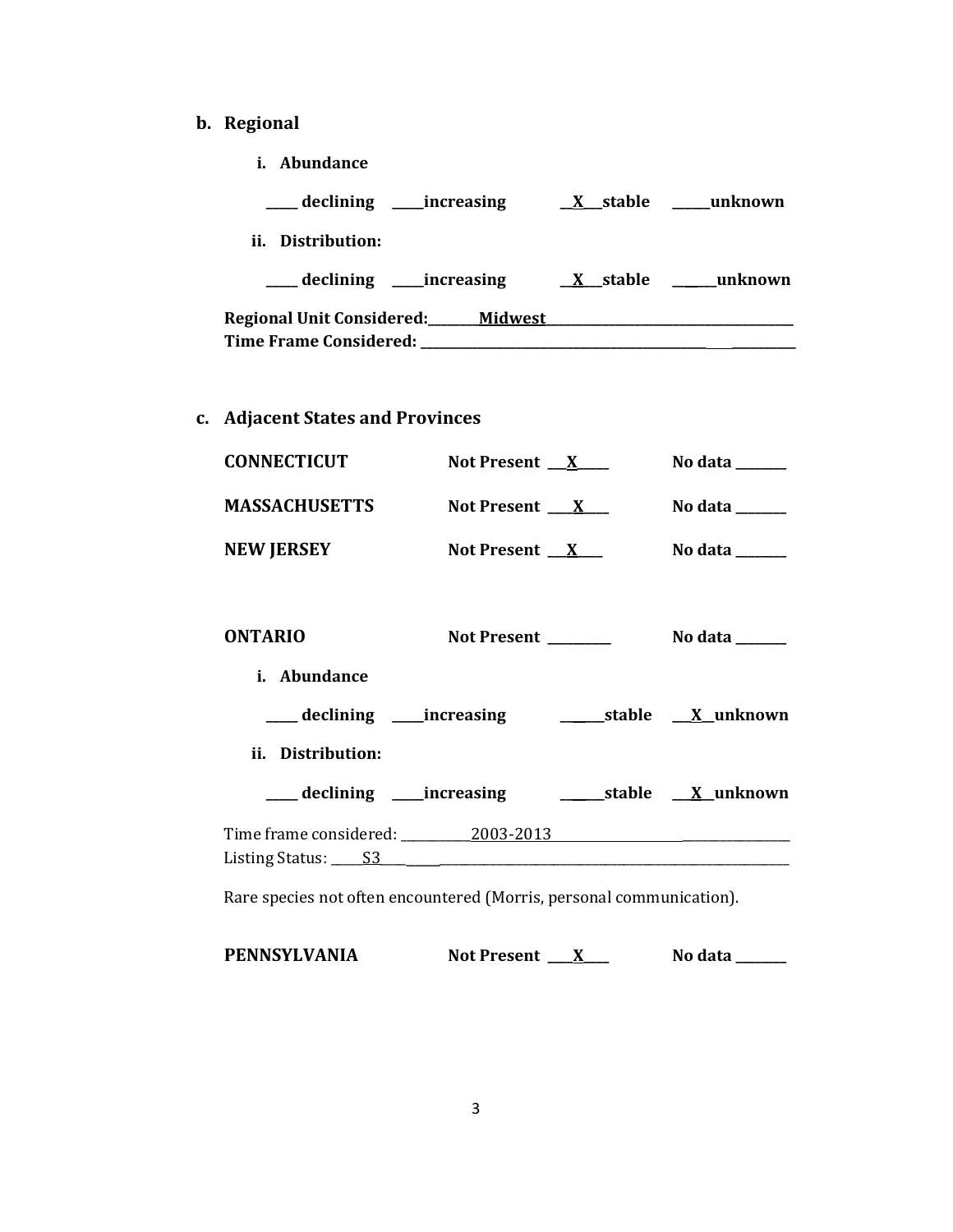| <b>QUEBEC</b>       | Not Present $X$     | No data ______ |
|---------------------|---------------------|----------------|
| <b>VERMONT</b>      | Not Present $X_{-}$ | No data $\_\_$ |
|                     |                     |                |
| d. NEW YORK         |                     | No data ______ |
| <i>i.</i> Abundance |                     |                |
|                     |                     |                |
| ii. Distribution:   |                     |                |
|                     |                     |                |
|                     |                     |                |

### **Monitoring in New York.**

As part of a State Wildlife Grant, NYSDEC Region 8 Fisheries and Wildlife staff is conducting a baseline survey of tributaries in central and western New York for native freshwater mussels 2009 – 2017.

# **Trends Discussion**:

Trends for New York populations are difficult to determine as most historic data comes from opportunistic naturalist collections, as opposed to more comprehensive baseline surveys. For example, mussels were documented for the first time in 50 of the 106 streams surveyed to date by the Southern Lake Ontario mussel inventory project (Mahar and Landry 2013). This is because many of these streams had never before been surveyed for mussels, not because mussel distribution has dramatically increased. In North America, approximately 2/3 to 3⁄4 of native mussel species are extinct, listed as endangered or threatened, or are in need of conservation status (Williams *et al.* 1993, Stein *et al.*2000). Based on New York's Natural Heritage S-rank, sparse historical data, and the plight of North America's freshwater mussels, it is assumed that trends are declining due to a myriad of environmental stressors.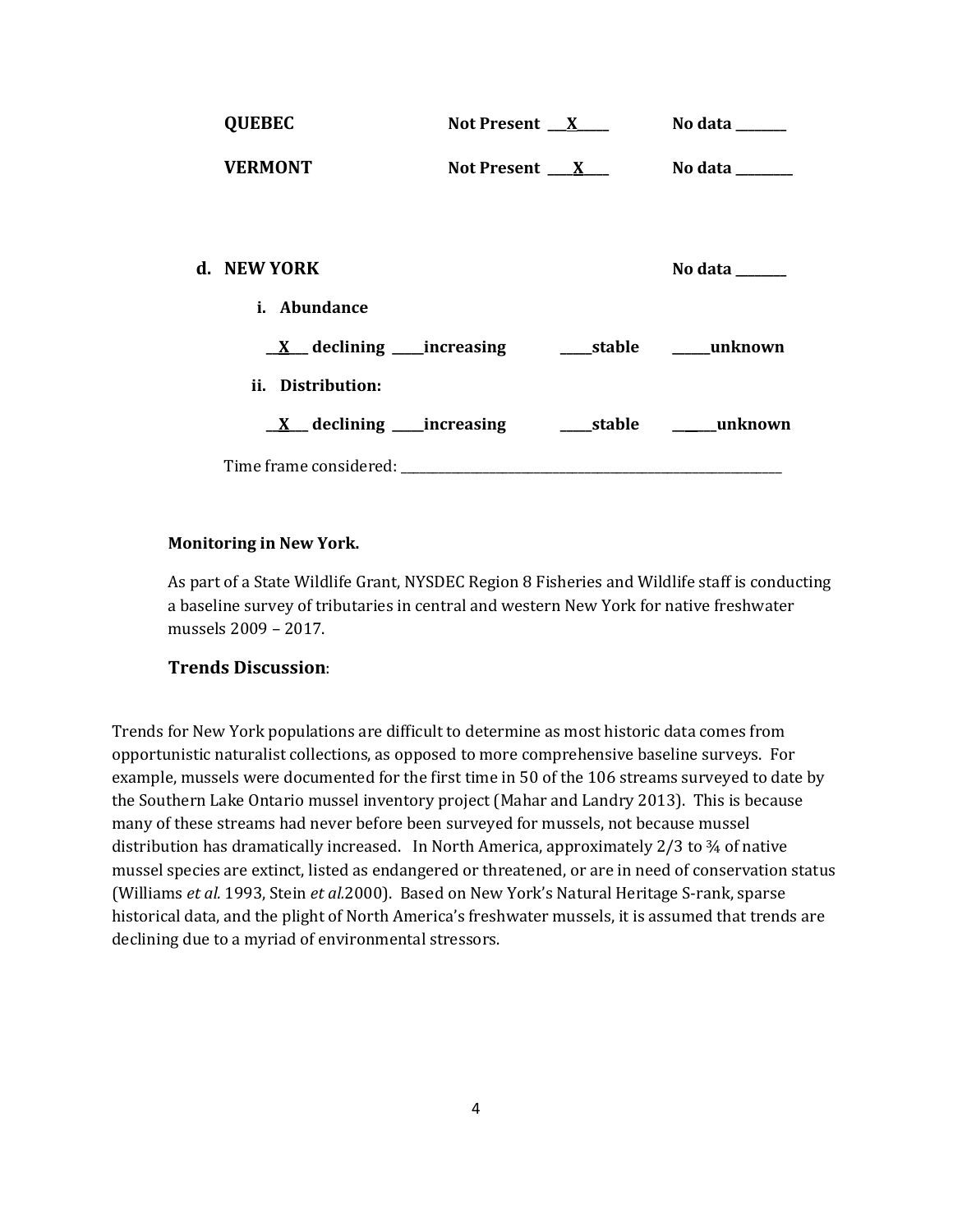

Figure 1. Range wide distribution of *A. viridis* in North American (NatureServe 2013).



Figure 2. Post 1970 distribution of *A. viridis* in New York (Mahar

and Landry 2013, Harman and Lord 2010, The Nature Conservancy 2009, New York Natural Heritage Program 2013, White et al. 2011).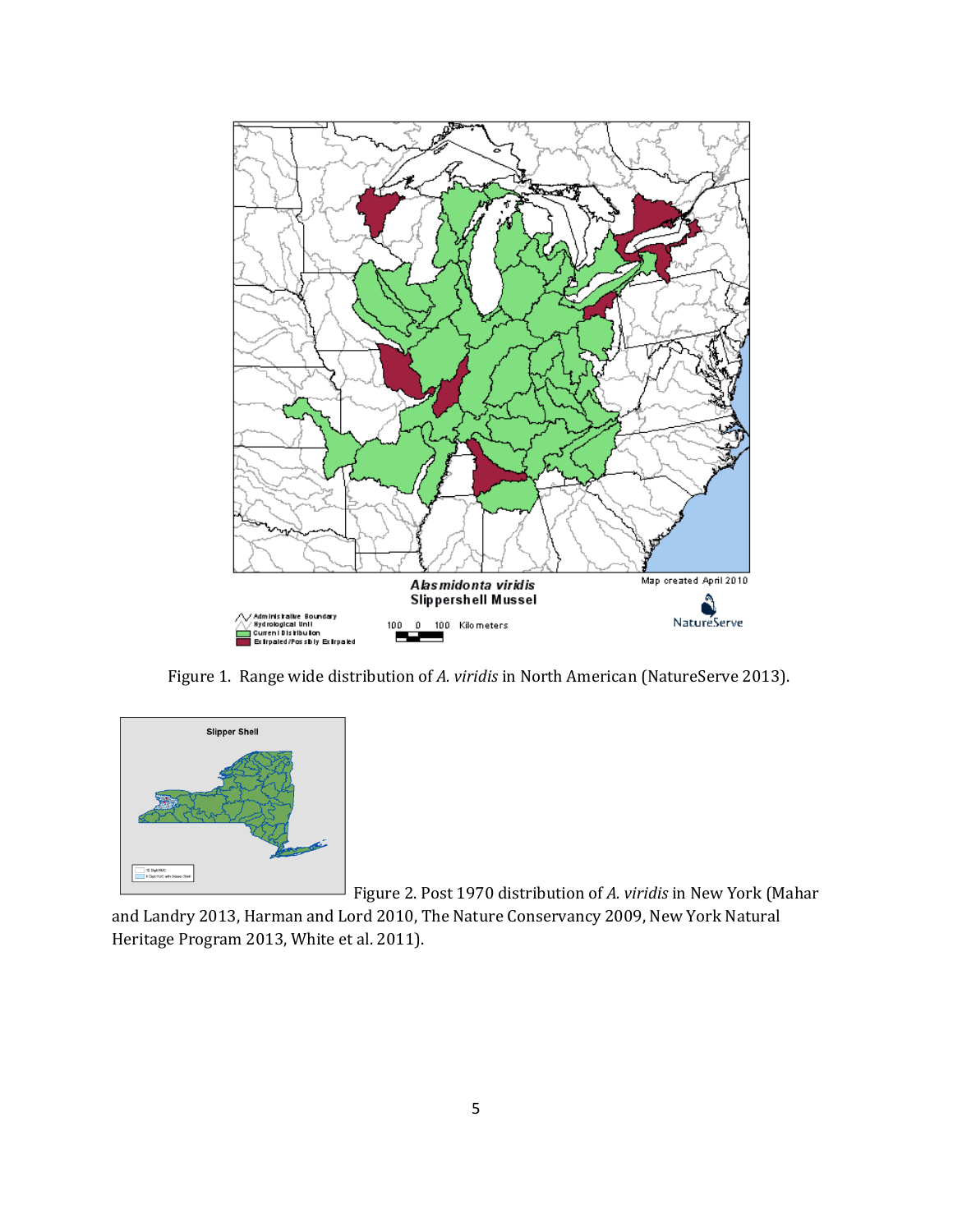#### **III. New York Rarity, if known:**

| Historic      | # of Animals | # of Occurrences     | % of State               |
|---------------|--------------|----------------------|--------------------------|
| prior to 1970 | unknown      | $\sim$ 5 waterbodies | 3 of 56 HUC 8 watersheds |
| prior to 1980 |              |                      |                          |
| prior to 1990 |              |                      |                          |

#### **Details of historic occurrence:**

*A. viridis* has historically been known from the Buffalo River basin, Niagara River, Tonawanda Creek, and the lower Genesee basin (Strayer and Jirka 1997). Mud Creek in Monroe County was the presumed location of the Genesee basin occurrence (Strayer and Jirka 1997), however, I was unable to locate a Mud Creek in Monroe County. There is, however, a known mussel stream named Mud Creek which is a tributary of Tonawanda Creek. It may be worth surveying for *A. viridis* in this tributary.

| Current | # of Animals                                | # of Occurrences | % of State               |
|---------|---------------------------------------------|------------------|--------------------------|
|         | <u> Unknown – few, if any 3 waterbodies</u> |                  | 2 of 56 HUC 8 watersheds |

### **Details of current occurrence:**

Post 1970, *A. virdis* has been found in 3 waterbodies in New York State (Figure 2). In the Erie basin, it has been found in Tonawanda Creek (Strayer and Jirka 1997), and as fresh shells in Beeman Creek, a Tonawanda Creek tributary (Mahar and Landry 2013), and Buffalo Creek (NY Natural Heritage Program 2013). In Beeman Creek, 88 shells were found (Mahar and Landry 2013), indicating that a large population still exists in this waterbody. No recent occurrences from the Niagara River or Monroe County have been reported.

#### **New York's Contribution to Species North American Range:**

| % of NA Range in New York | <b>Classification of New York Range</b> |
|---------------------------|-----------------------------------------|
| $\frac{100}{2}$ (endemic) | Core                                    |
| 76-99                     | <u>X</u> Peripheral                     |
| 51-75                     | ___ Disjunct                            |
| 26-50                     | Distance to core population:            |
| $X = 1-25$                | 350 miles                               |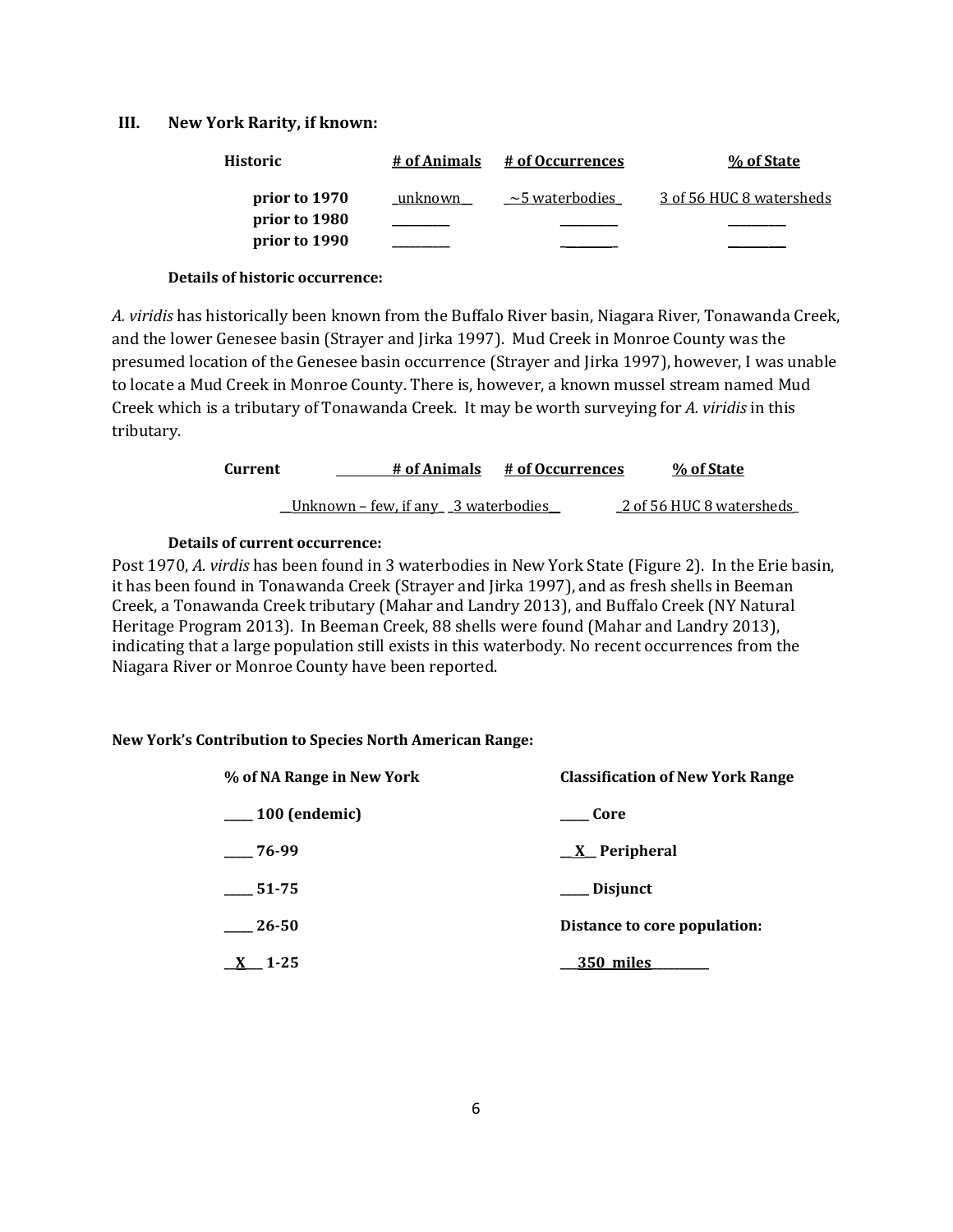# **IV. Primary Habitat or Community Type:**

- **1.** Medium River; Low Gradient; Assume Moderately Buffered (Size 3+ rivers); Warm
- **2.** Headwater/Creek; Low-Moderate Gradient; Moderately Buffered, Neutral; Transitional Cool
- **3.** Small River; Moderate-High Gradient; Moderately Buffered, Neutral; Transitional Cool

## **Habitat or Community Type Trend in New York:**

| <b>Declining</b>           | <b>Stable</b> | Increasing <u>X</u> Unknown |
|----------------------------|---------------|-----------------------------|
|                            |               |                             |
| <b>Habitat Specialist?</b> |               | No<br>X Yes                 |
| <b>Indicator Species?</b>  |               | No<br>X Yes                 |

## **Habitat Discussion:**

Throughout its range, this species is typically found in headwater streams but also may occur downstream (NatureServe 2013). In New York, it occupies a wide range of habitats, from small streams to large rivers. In fact, the largest historical collections of this species in New York have come from the Niagara River (Strayer and Jirka 1997). It is found in high to moderate gradient streams, and while it may be found in riffles, it is typically found living in a substrate of sand and fine gravel. In stretches where there is a continuous current it will thrive in a mud and sand bottom among roots of aquatic vegetation (Cummings and Mayer 1992, McMurray et al. 2012, Metcalf-Smith et al. 2005, NatureServe 2013). It is a small sized species that may burrow out of sight in sand or sandy mud, so may be easily overlooked.

It is thought to be a moderate habitat specialist (NatureServe 2013) and is not found in impounded waters (Watters 1995).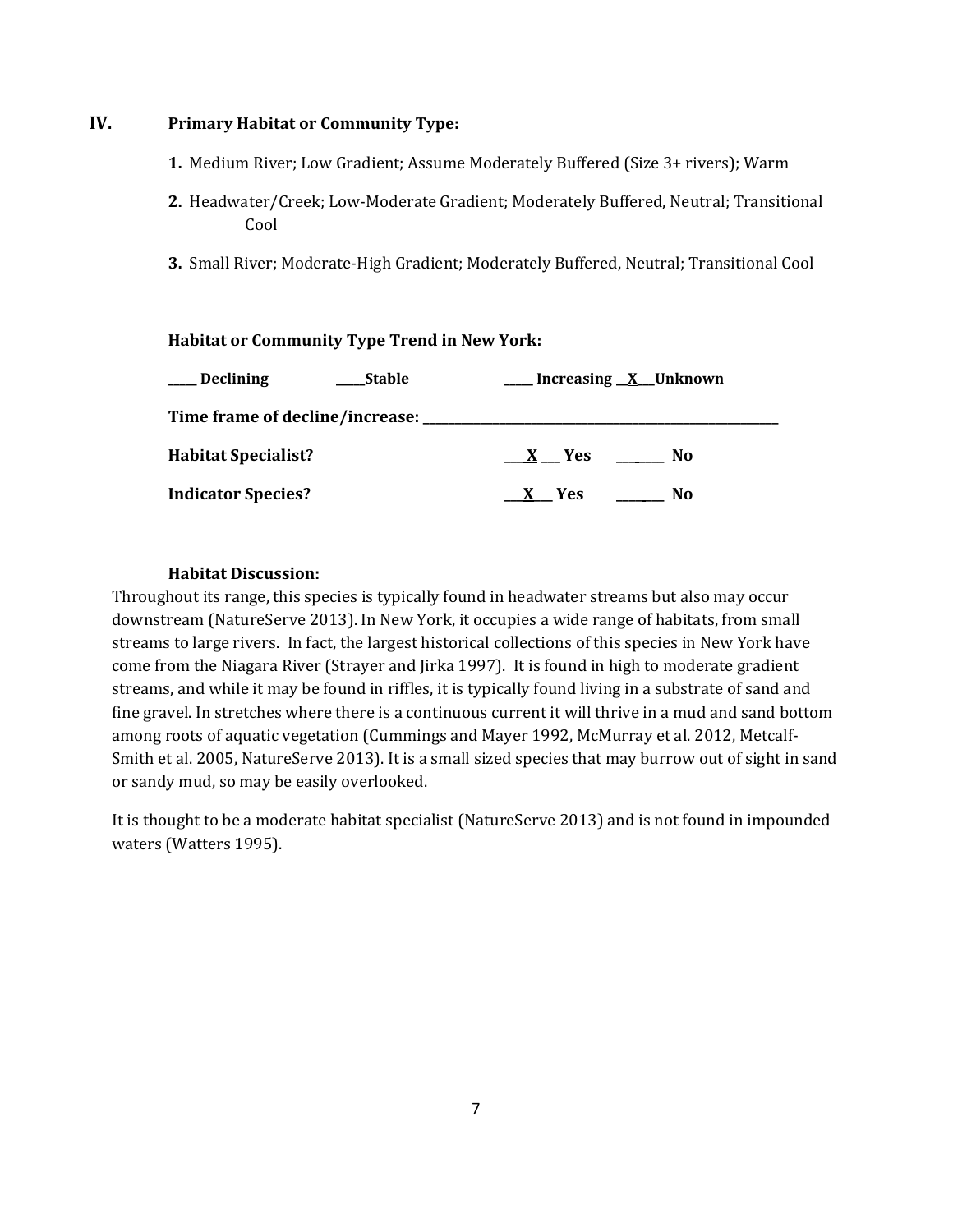- **V. New York Species Demographics and Life History**
	- **\_\_\_X\_\_\_ Breeder in New York**
		- **\_\_X\_\_\_ Summer Resident**
		- **\_\_\_X\_\_ Winter Resident**
		- **\_\_\_\_\_ Anadromous**
	- **\_\_\_\_\_ Non-breeder in New York**
		- **\_\_\_\_\_ Summer Resident**
		- **\_\_\_\_\_ Winter Resident**
		- **\_\_\_\_\_ Catadromous**
	- **\_\_\_\_\_ Migratory only**
	- **\_\_\_\_\_Unknown**

#### **Species Demographics and Life History Discussion:**

Upstream males release sperm into the water. Females downstream take up the sperm with incoming water. Fertilization success may be related to population density, with a threshold density required for any reproductive success to occur. Eggs are fertilized within the female. Like nearly all North American mussels, *A. viridis* must parasitize an often specific vertebrate host to complete its life cycle. It is suspected that some mussel populations are not recruiting because their hosts no longer occur with them. Once released by the female, glochidia must acquire a suitable host or die, usually within 24-48 hours. After attaching to a suitable host, glochidia encyst, usually at the fish's gills or fins and receive nutrition and dispersal. Once the glochidia metamorphose into juveniles, they drop from the host. If they land in suitable habitat, they will burrow into the substrate, where they may remain for several years (Watters et al. 2009).

In the adult form, freshwater mussels are basically sessile; movement is limited to a few meters of the lake or river bottom. The only time that significant dispersal can take place is during the parasitic phase. Infected host fishes can transport the larval unionids into new habitats, and can replenish depleted populations with new individuals. Dispersal is particularly important for genetic exchange between populations. Dispersal is likely to be a slow process for mussels which use resident fishes with limited home ranges as their hosts (COSEWIC as cited in NatureServe 2013).

This species has a periodic life history strategy, characterized by moderate to high growth rate, low to intermediate life span, age at maturity, and fecundity, but generally smaller body size than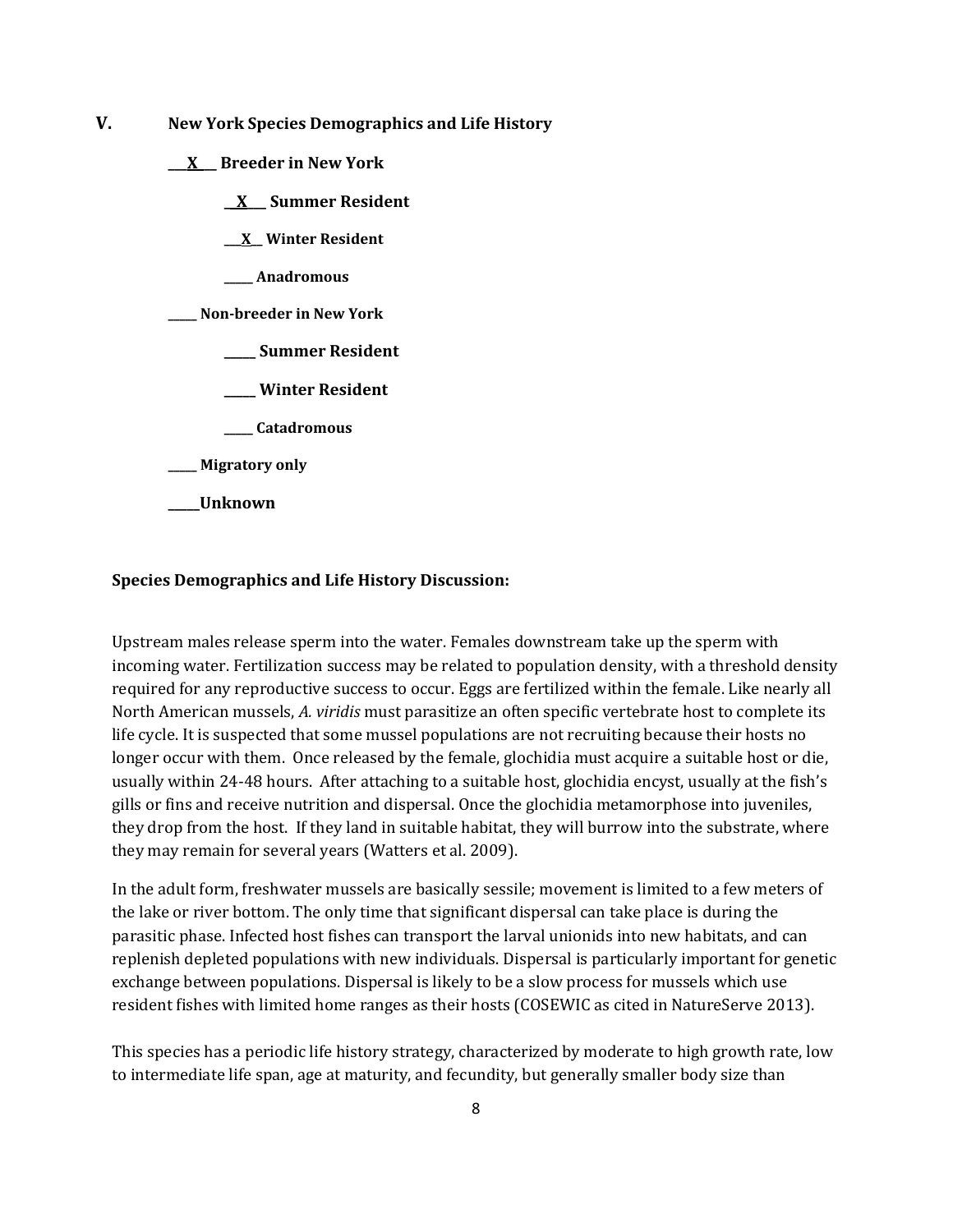opportunistic species. Most species are long-term brooders. This life history strategy is considered an adaptation to allow species to persist in unproductive habitats or habitats that are subject to large-scale, cylindrical environmental variation or stress (Haag 2012).

*A. viridis* is probably bradytictic, with glochidia overwintering on in the female. Gravid females are present in September. Glochidia have been shown to transform on banded sculpin (*Cottus carolinae*) (Zale and Neves 1982). Other reported potential hosts include Johnny darter (*Etheostoma nigrum*) and mottled sculpin (*Cottus bairdi*) (Strayer and Jirka 1997, NatureServe 2013). Individuals typically live for less than 10 years (Watters et al. 2009).

### **VI. Threats:**

### **Agricultural Runoff**

New York's populations of *A. viridis* are found in the Tonawanda Creek and Buffalo River watersheds. These are highly agricultural areas, with fields bordering the streams (New York State Landcover 2010). Aquatic habitats lacking vegetated buffers of adequate width are threatened by runoff from urban areas, roads, lawns, and agricultural land (Gillis 2012). If best management practices are not closely adhered to, mussel habitat adjacent to wood harvest or agricultural land is subjected to pesticide, fertilizer, and silt/sediment runoff. During recent mussel surveys in western and central New York, it has been documented that sufficient vegetated riparian buffers are often lacking along known mussel streams (Mahar and Landry 2013), indicating that runoff is a major threat to resident mussel populations.

The presence of pesticides and fertilizers in our rural watersheds is nearly ubiquitous (Haag 2012). And because pesticides and their associated surfactants adsorb onto sediment particles, sedimentation may act as a vector for their transport into the aquatic system (Haag 2012). Mussels are more sensitive to pesticides than many other animals (Watters et al. 2009). Although effects of pesticides are species-specific, sub-lethal levels of PCBs, DDT, malathion, and other compounds inhibit respiratory mussel efficiency and accumulate in the tissues. Atrazine and permethrin at sublethal concentrations reduced juvenile growth (Bringolf et al. 2007a, 2007b) and environmental levels of atrazine altered mussel movement and aggregation behavior (Flynn and Spellman 2009). Pesticides can affect mussels in many ways, but the full range of long-term effects remains unknown (Haag 2012).

Fertilizer runoff is also a concern. High inputs of nitrogen from fertilizers can cause increases in ammonia in the water and the substrate, leading to direct toxicity for a wide range of mussel species. Mussels, especially in their early life stages, are more sensitive to un-ionized ammonia than other organisms, and high sensitivity is seen across a range of species and life histories (Haag 2012). In addition, ammonia adsorbs to sediment particles, resulting in higher nitrogen concentrations in the substrate than in the overlying water. The nitrogen present in the interstitial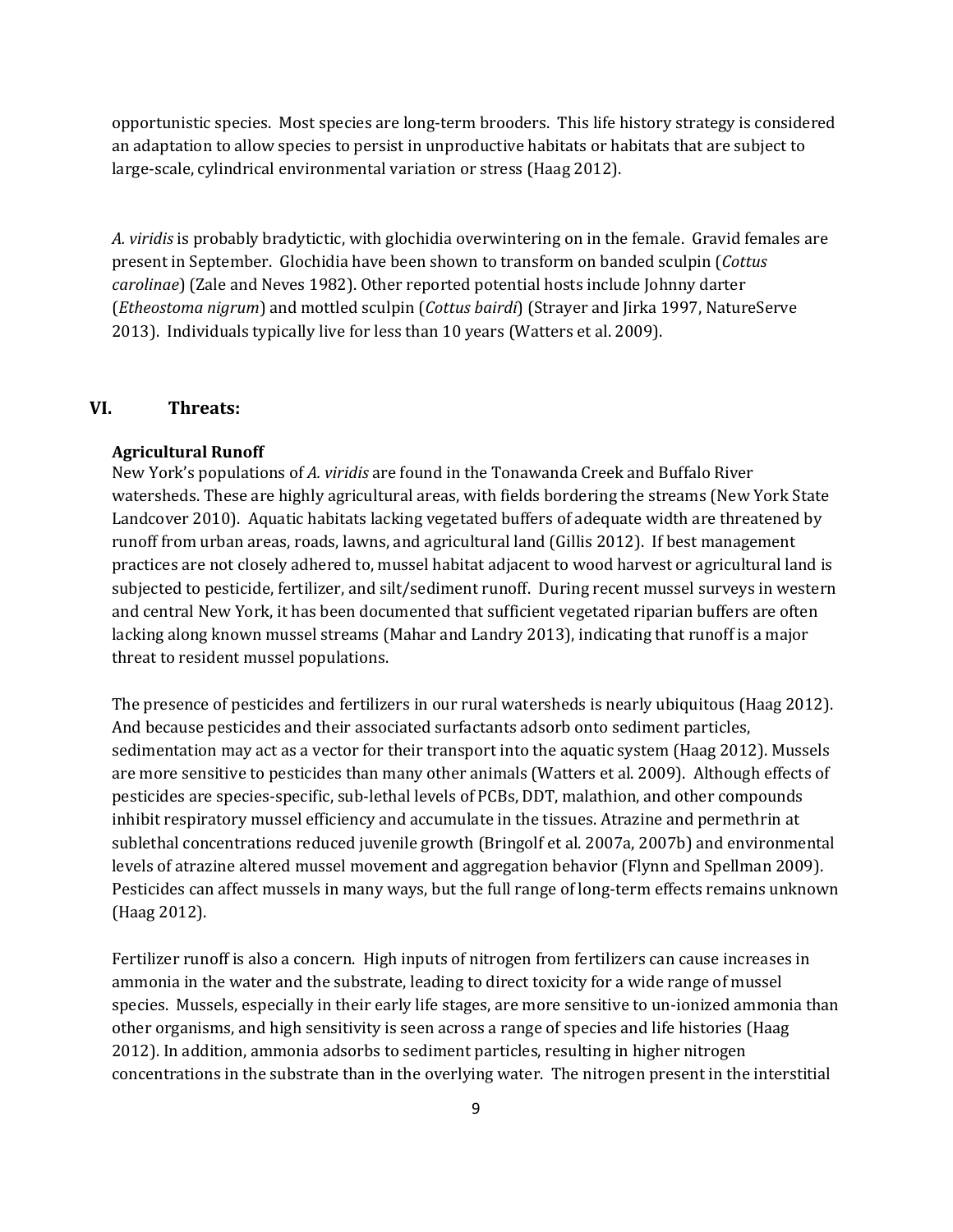spaces in the substrate is thought to result in juvenile mortality and to prevent recruitment by some mussel species (Strayer and Malcom 2012). Studies have suggested decreasing sediment loads entering aquatic systems as the best way to decrease the impact of numerous stressors for mussels in general (Roley et al. 2012).

#### **Runoff from Developed Land**

In addition to agricultural fields, roads and residential structures are located adjacent to Tonawanda, Beeman, and Buffalo Creeks (New York State Landcover 2010). These developed areas are likely sources of non-point-source runoff containing metals and road salts. Mussels are particularly sensitive to heavy metals, more so than many other animals used in toxicological tests (Keller and Zam 1991). Low levels of metals may interfere with the ability of glochidia to attach to the host (Huebner and Pynnonen 1992), suggesting that U.S. EPA ambient water quality criteria may not adequately protect mussels from toxic metals (Wang et al. 2011). In addition, increases in salinity from the runoff of salt used for clearing roads in winter may be lethal to glochidia and juvenile mussels (Keller and Zam 1991, Liqouri and Insler 1985, Pandolfo et al. 2012). Based on these studies, the U.S. EPA's ambient water quality criterion for acute chloride exposures may not be protective of all freshwater mussels (Pandolfo et al. 2012).

### **Habitat Modification**

Ecosystem modifications, such as in-stream work associated with bridge replacements or gravel mining kill mussels and destroy their habitat. For example, dredging for vegetation removal has been shown to remove up to 23% of mussels in spoils (Aldridge 2000). Further evidence for disruption was provided by mussel surveys adjacent to approximately 20 river miles of Conewango Creek that had been channelized and straightened in the first half of the 20th century. The resulting "dredge" had no riffle or run habitat and sites just below and above this channelized section contained few or no mussels (The Nature Conservancy 2009). Although limited in geographic scope these habitat modification activities have long term impacts on mussels and their distribution (Aldridge 2000). Although limited in geographic scope, their impact on a species with limited distribution would be devastating.

#### **Water Temperature Changes**

The NatureServe Climate Change Vulnerability Index has been used in several states to help identify species that are particularly vulnerable to the effects of climate change. While *A. viridis* vulnerability was not evaluated for New York, the populations within Michigan are ranked as "extremely vulnerable" to climate change (Hoving et al. 2013). Gailbreth et al. (2010) showed how regional climate patterns coupled with changing local water regimes and management strategies have shifted mussel populations from thermally sensitive species, such as *A. viridis*, to thermally tolerant species.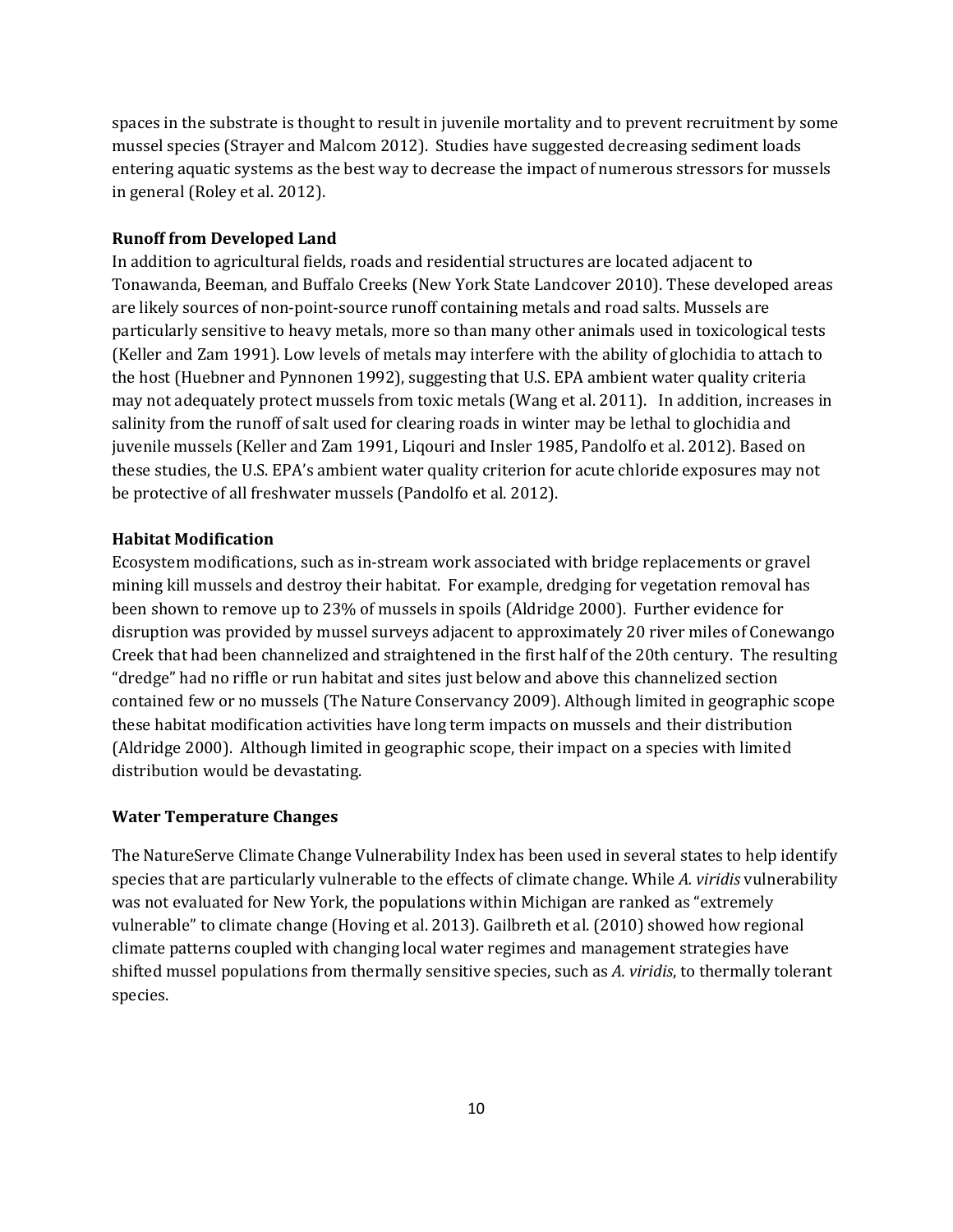#### **Impoundments**

It has been noted that *A. viridis* is intolerant of impoundments (NatureServe 2013). While it is highly unlikely that new impoundments will be constructed in this area, culverts and bridge crossings should be properly maintained so that water does not collect upstream of the structures, due to debris build up or an inadequate sized instillation. In addition, improperly sized and poorly installed or poorly maintained culverts have impacts similar to dams in that they fragment habitat, preventing the movement by host fish, and effectively isolating mussel populations. And because culverts are located at nearly every road-stream intersection, there is the potential for landscape level fragmentation of mussel habitat.

Across its range, impoundments likely contributed to the reduced distribution of mussels that we see today. Vaughn and Taylor (1999) observed a mussel extinction gradient with a gradual, linear increase in mussel species richness and abundance with increasing distance downstream from impoundments. Species and their hosts that require shallow, oxygenated, fast-flowing water quickly are eliminated. Continuously cold water from both increased water depth upstream of the dam and dam discharges downstream of the dam may prevent reproduction. Impoundment increases silt load and eutrophication, resulting in changes in the fish fauna, and therefore the availability of hosts. Dams represent distributional barriers to fish hosts, and therefore to the mussels themselves. The zoogeographic patterns of several species suggest a dam-limited range. Dams also act as sediment traps, often having many feet of silt and debris caught on their upstream side. These areas generally are without mussels. Below the dam, the tailwaters often have dense mussel beds, as these reaches are the only areas left that still have oxygenated, fast moving water. This is exemplified by the distribution of beds in the lower Muskingum River, Ohio (Stansbery and King 1983, ESI 1993c).

#### **Are there regulatory mechanisms that protect the species or its habitat in New York?**



Mussel habitats receive some generic protection under several New York State regulations (NYCRR) promulgated under the authority of the New York Environmental Conservation Law (ECL), specifically Part 608 of the NYCRR: Use and Protection of Waters, and Part 617 of the NYCRR: State Environmental Quality Review (SEQR). Part 608 provides protection of some mussel habitats by regulating and requiring environmental review of the modification or disturbance of any "protected stream", its bed or bank, and removal of sand, gravel or other material from its bed or banks (608.2 Disturbance of Protected Streams). This does not provide adequate protection of mussels and their habitats as it only protects streams or particular portions of a streams for which there has been adopted by NYSDEC or any of its predecessors any of the following classifications or standards: AA,  $AA(t)$ , A,  $A(t)$ , B,  $B(t)$  C(t), or Streams designated (t)(trout) also include those more specifically designated (ts)(trout spawning). Mussel habitats may also receive some additional protections as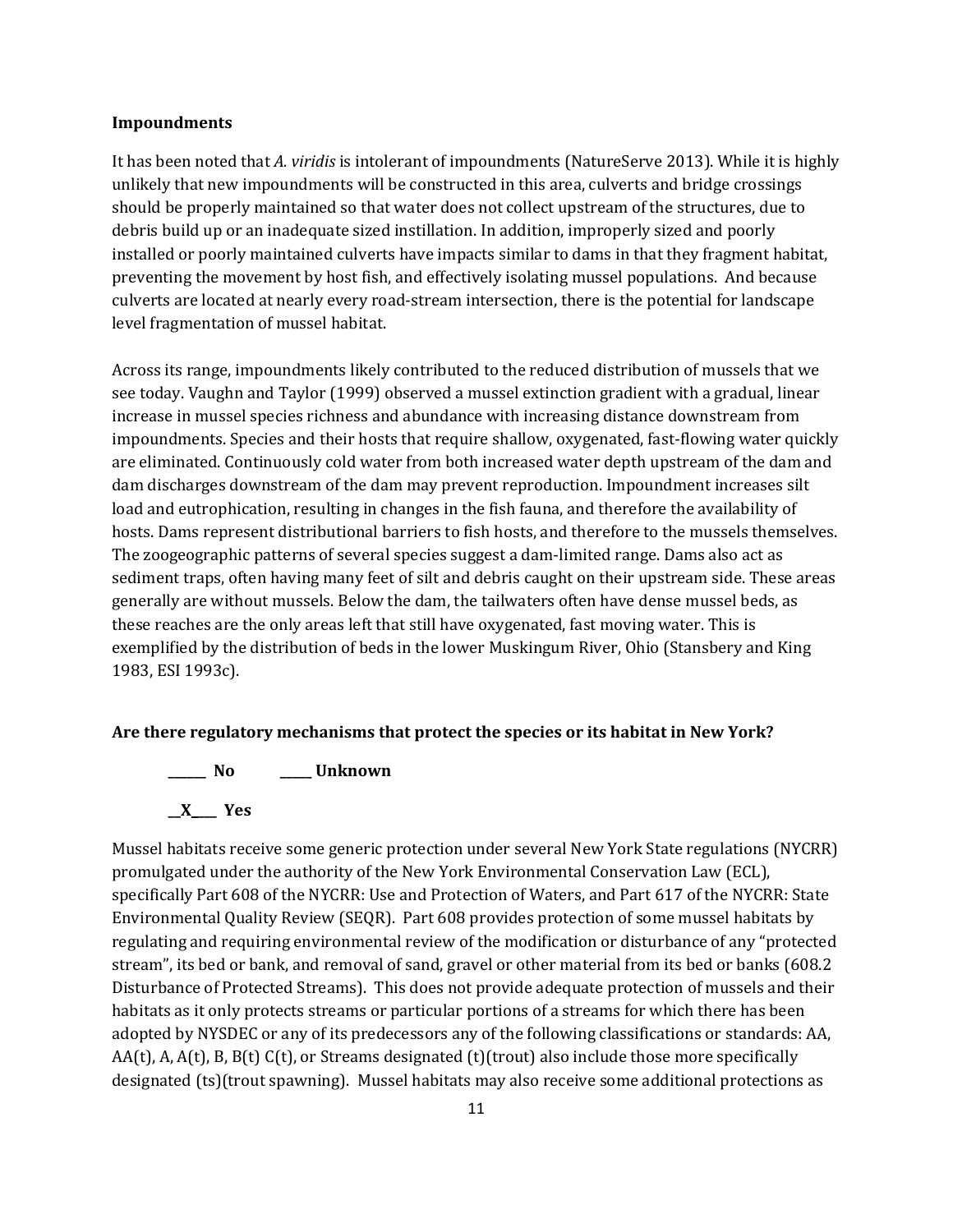the construction, repair, breach or removals of dams, and the excavation and placement of fill in navigable waters are subject to regulation and environmental review under Part 608, 608.3 and 608.5 respectively. Under part 608, projects requiring a permit can be conditioned by NYSDEC to include best management practices, such as sediment and erosion protections. Through the review process, these projects can also be modified to reduce impacts in order to meet permit issuance standards.

Under Part 608, protection of unlisted species of mussels is general and relatively limited. More importantly, Class C and D waters with mussels do not receive protection under these regulations. A significant portion of the New York's mussel resources occur within Class C and D waters. An additional but not insignificant gap in protection occurs because agricultural activities consisting of the crossing and re-crossing of a protected stream by livestock or wheeled farming equipment normally used for traditional agricultural purposes or of withdrawing irrigation water in a manner which does not otherwise alter the stream, are exempt from these regulations and environmental review.

Water quality certifications required by Section 401 of the Federal Water Pollution Control Act, Title 33 United States Code 1341(see subdivision (c) of this Section) may provide protection for freshwater mussels and their habitats from some activities that would potentially have adverse impacts by regulating construction or operation of facilities that may result in any discharge into navigable waters. Water quality certifcations set water quality-related effluent limitations, water quality standards, thermal discharge criteria, effluent prohibitions and pretreatment standards for projects on navigable waters.

The State Environmental Quality Review (SEQR, Part 617 NYCRR) may also protect mussels and their habitats by requiring the consideration of environmental factors into the existing planning, review and decision-making processes of state, regional and local government agencies for activities that require discretionary approval. SEQR requires the preparation of an Environmental Impact Statement, including an alternatives analysis, for those activities that may result in a substantial adverse change in ground or surface water quality; a substantial increase in potential for erosion, flooding, leaching or drainage problems; the removal or destruction of large quantities of vegetation or fauna; substantial interference with the movement of any resident or migratory fish or wildlife species; impacts on a significant habitat area; substantial adverse impacts on a threatened or endangered species of animal or plant, or the habitat of such a species; other significant adverse impacts to natural resources; or, a substantial change in the use, or intensity of use, of land including agricultural, open space or recreational resources, or in its capacity to support existing uses.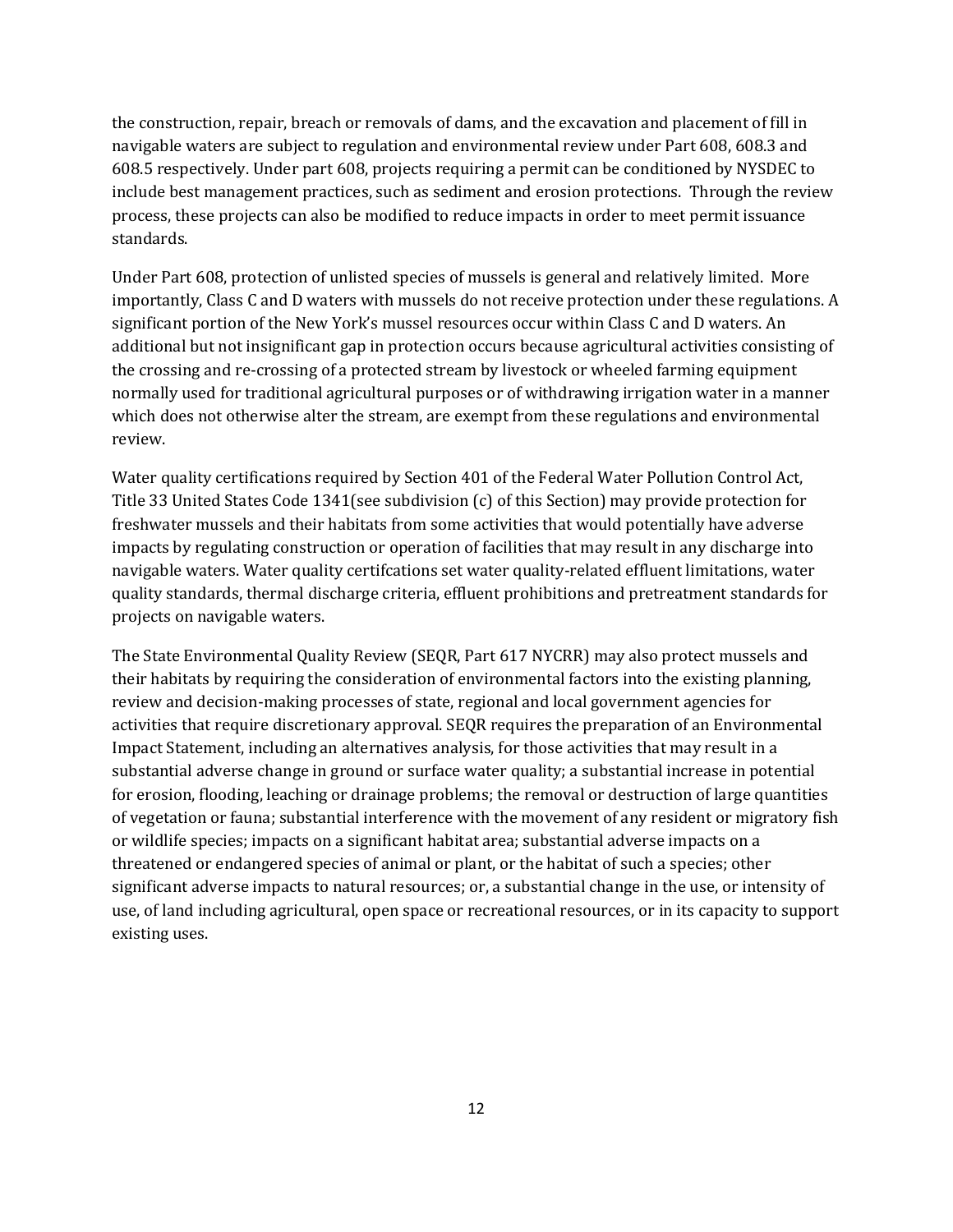New York State has numerous laws and regulations that both directly or indirectly protect waters of the state (mussel habitats) including regulations governing direct discharges to surface and groundwater, storm water, agricultural activities, pesticides, flood control, and dams. Without these regulations, mussels would certainly be in worse shape; however, most of these generic protections are not adequate in scope or specific enough to mussel threats to protect the mussel resources of New York State.

# **Describe knowledge of management/conservation actions that are needed for recovery/conservation, or to eliminate, minimize, or compensate for the identified threats:**

- Priority conservation efforts for this species should focus on, but not be limited to, Beeman Creek (Mahar and Landry 2013).
- Modify marine mussel regulations or the definition of protected wildlife in NYCRR to clarify that freshwater mussels are protected under ECL. Current regulations could be interpreted that freshwater mussels may only be protected as shellfish without a season within the Marine District.
- Through landowner incentive programs or regulation, riparian buffers, particularly those that also provide shade, should be added/maintained/widened, along agricultural fields, subdivisions, and along major roads to decrease the levels of nitrogen, pesticides, sediment, heavy metals, and salts from entering these aquatic systems, as well as to moderate water temperature.
- Require all state agencies to maintain appropriate vegetative buffers along streams, rivers and lakes on state-owned or state managed properties.
- Develop and implement a comprehensive monitoring strategy that identifies protocols, including locations and specific intervals, for regular monitoring of known mussel populations to detect assess trends and detect dangerous declines.
- Mussel sensitivity to particular pollutants should be considered or addressed in the regulation of wastewater and stormwater discharges to groundwater and surface waters, State Pollutant Discharge Elimination Systems (SPDES). This should be reflected in effluent limitations for discharges, including discharges from P/C/I facilities (Private/Commercial/Industrial), CAFO facilities (Concentrated Animal Feeding Operations), High Volume Hydraulic Fracturing Discharges, and Wastewater treatment plants, etc. Discharges whose receiving waters have mussels, particularly those with known populations of mussels listed as Endangered, Threatened, Special concern or SGCN, should be carefully reviewed for potential impacts to mussels. For example, deleterious levels of ammonia (a component of many types of discharges) and molluscicides (a commonly used water treatment chemical in discharged water) should not be permitted.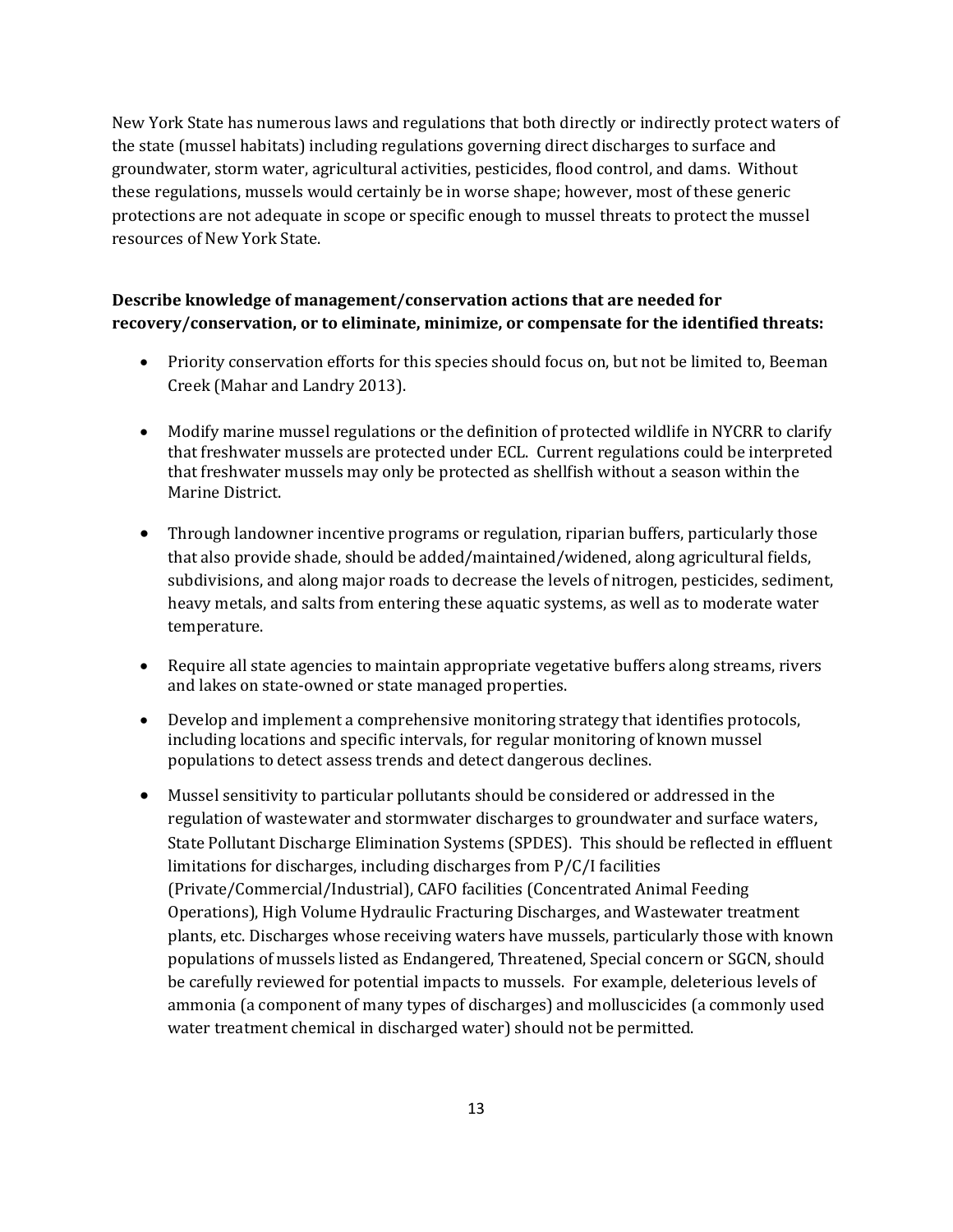- Establish a protocol whereas DEC staff work closely with state and local highway departments to reduce impacts to native mussels during maintenance and construction projects.
- Replace culverts that disrupt aquatic habitat connectivity to allow for passage of small fish species.
- Within the Great Lakes and Champlain watersheds, lamprey control efforts should consider specific, potentially adverse, impacts to native freshwater mussels when determining methods, including selection of lampricide formulations and concentrations. Lampricide treatment managers should use caution when using the combination of TFM and niclosamide in streams with known mussel populations and every effort should be made to maintain lampricide concentrations at or near the MLC for sea lamprey to minimize the risk to this important faunal group (Boogaard 2006).
- NYSDEC should consider sensitivity of freshwater mussels to specific pollutants in the establishment and setting of water quality standards and TMDLs for waters containing freshwater mussels. A Total Maximum Daily Load (TMDL) specifies the maximum amount of a pollutant that a waterbody can receive and still meet water quality standards. TMDLs account for all contributing sources (e.g. point and nonpoint sources, and natural background levels), seasonal variations in the pollutant load, and incorporate a margin of safety that accounts for unknown or unexpected sources of the pollutant. In essence, a TMDL defines the capacity of the waterbody to absorb a pollutant and still meet water quality standards. The Clean Water Act requires states to identify waterbodies that do not meet water quality standards after application of technology-based effluent limitations. For these "impaired waters," states must consider the development of alternative strategies, including TMDLs, for reducing the pollutants responsible for the failure to meet water quality standards.

The Comprehensive Wildlife Conservation Strategy (NYSDEC 2006) includes recommendations for the following actions for freshwater mussels:

### **Habitat management:**

- Manage areas of important mussel populations by controlling degradation factors (e.g.. Controlling livestock access, point source or non-point source pollution, flow alteration, etc.)
- Develop methods to improve and restore freshwater bivalve habitat.

# **Habitat research:**

- Conduct research to determine habitat parameters necessary for good populations of each species of species-at-risk listed mussels.
- Research flow requirements of freshwater bivalves and model the effects of flow changes both in volume and timing.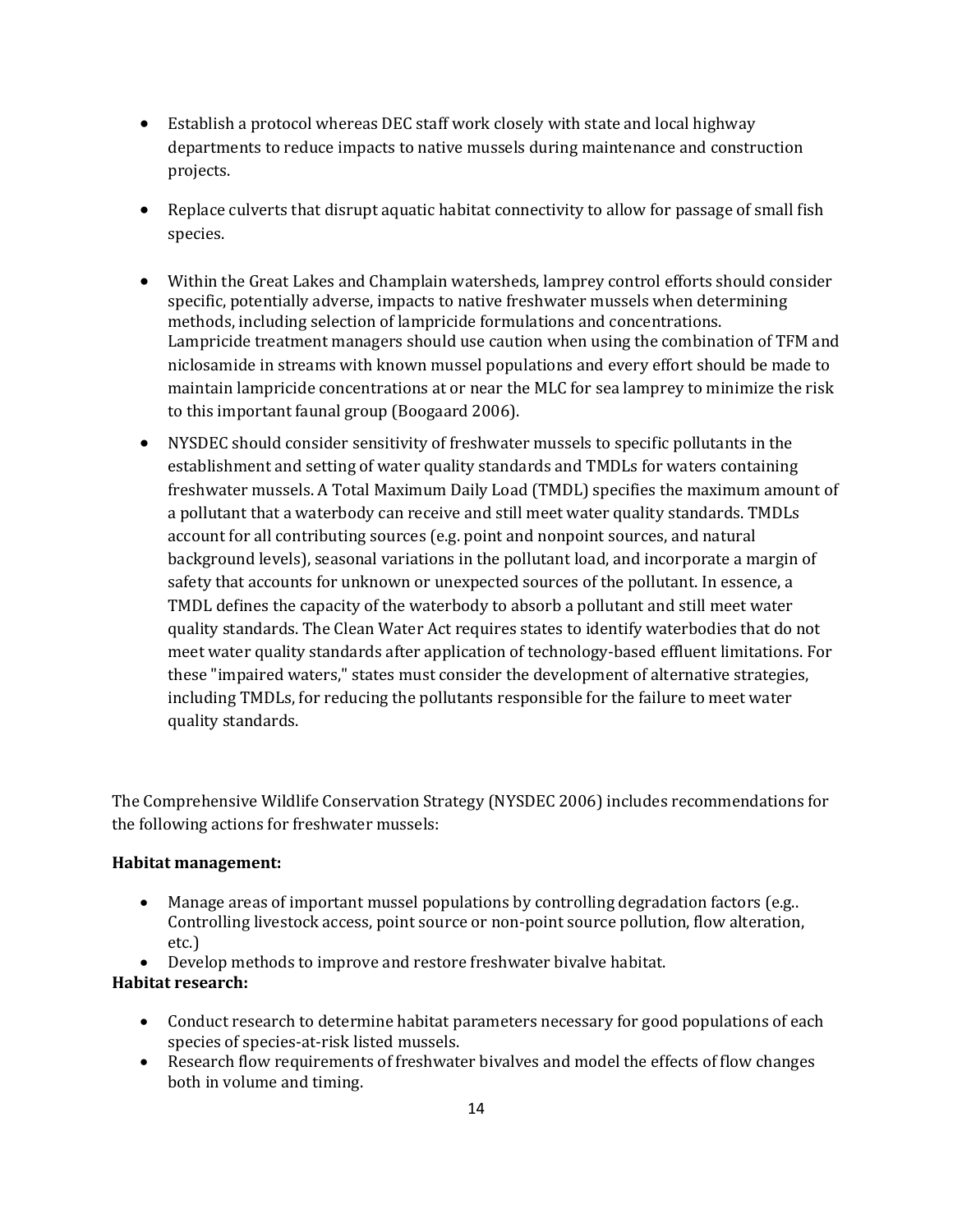• Research all parameters of mussel habitat requirements including temperature, substrate, fish, flow, food, etc.

# **Habitat restoration:**

• Restore degraded habitat areas to allow for recolonization or reintroduction of listed mussels.

# **Invasive species control:**

- Develop a monitoring/control plan that includes measures to detect invasive species problematic to freshwater bivalves in all New York watersheds and actions that will be taken to control them before they become threats.
- Conduct research on control of exotic bivalve species that compete with native mussels and exotic crustaceans or fish which may prey on them.

# **Life history research:**

- Research effects of pesticides and other chemicals, including ammonia, on all life stages of freshwater bivalves: sperm/egg, glochidia, larva, adults.
- Research potential interbreeding between *Alasmidonta varicosa* and *Alasmidonta marginata* and, if occurring, evaluate the potential threat to *A. varicosa* population integrity.
- Determine fish hosts for species where this is not known for populations living in New York.
- Research population dynamics of listed mussel species including connectivity of populations or subpopulations and genetic distinctness of populations or subpopulations.
- Determine or confirm breeding phenology and habitat conditions necessary for successful breeding for listed mussels (e.g.. mussel density, pop. level of fish host, temp, flow).

# **Modify regulation:**

• Modify marine mussel regulations to be clearer that freshwater mussels are protected under ECL.

# **New regulation:**

- Ban the importation of fish that feed on freshwater mollusks (e.g.. black carp).
- Require inclusion of all stages of freshwater mussels in testing for approval of new pesticides in New York*.*

# **Other action:**

- Develop an outreach program to private landowners through the Landowner Incentive Program to educate the public about freshwater mussel protection and initiate projects to prevent or repair impacts from land use on mussels.
- Increase regional permit control of development and highway projects that may impact native mussels.
- Develop standard monitoring/survey protocols for development projects in all watersheds in New York.
- Evaluate threats to mussels in each New York watershed and prioritize areas for actions to address the threats.
- Research the best survey methods both for detection of rare species and evaluation of population status and trends.
- Begin evaluation of members of the family Sphaeridae (fingernail clams) for inclusion into the species at risk list.

# **Population monitoring:**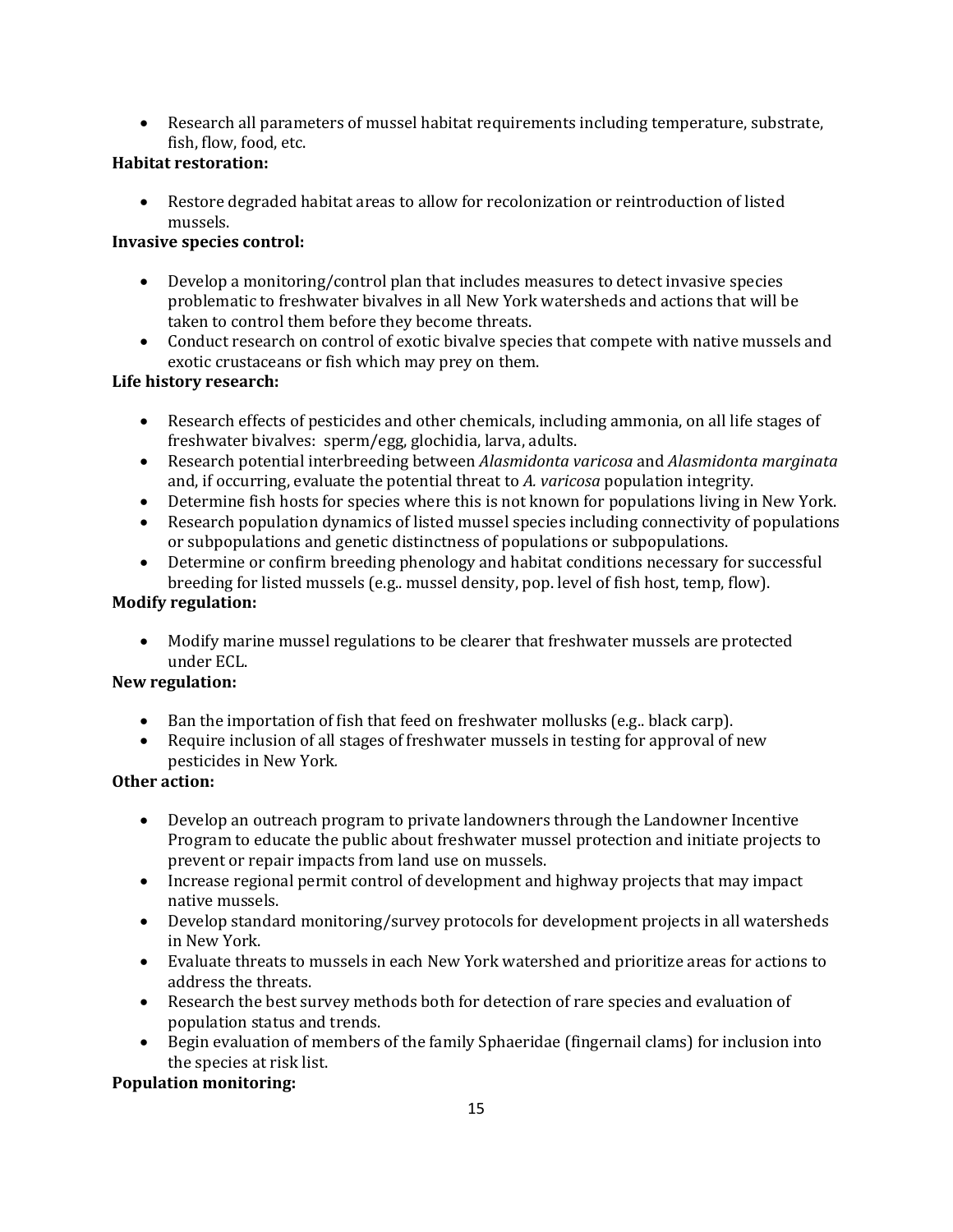- Conduct population estimates of species-at-risk listed mussel species in NY
- Conduct surveys to determine distribution of species-at-risk listed mussel species in NY.

# **Regional management plan:**

• Incorporate freshwater mussel goals and objectives into regional water quality and fish management plans and policies.

# **Relocation/reintroduction:**

• Where appropriate, reintroduce listed mussels into appropriate habitat within their historic range.

#### **Statewide management plan:**

• Incorporate freshwater mussel goals and objectives into statewide water quality and fish management plans and policies.

## **VII. References**

- Aldridge, D. C. (2000). The impacts of dredging and weed cutting on a population of freshwater mussels (Bivalvia: Unionidae). *Biological Conservation*, *95*(3), 247-257.
- Benke, A.C. (1990). A perspective on America's vanishing streams. *Journal of the N. American Benthological Society: 9*: 77-88.
- Boogaard, Michael A., *Acute Toxicity of the Lampricides TFM and Niclosamide to Three Species of Unionid Mussels,* USGS Open-File Report 2006-1106, April 2006.
- Bringolf, R. B., Cope, W. G., Eads, C. B., Lazaro, P. R., Barnhart, M. C., and Shea, D. (2007). Acute and chronic toxicity of technical‐grade pesticides to glochidia and juveniles of freshwater mussels (unionidae). *Environmental Toxicology and Chemistry*, *26*(10), 2086-2093.
- Bringolf, R. B., Cope, W. G., Barnhart, M. C., Mosher, S., Lazaro, P. R., and Shea, D. (2007). Acute and chronic toxicity of pesticide formulations (atrazine, chlorpyrifos, and permethrin) to glochidia and juveniles of *Lampsilis siliquoidea*. *Environmental Toxicology and Chemistry*, *26*(10), 2101-2107.
- COSEWIC. (2003). COSEWIC assessment and status report on the kidneyshell *Ptychobranchus fasciolaris* in Canada. Committee on the Status of Endangered Wildlife in Canada. Ottawa, Canada. 32 pp.
- Cummings, K. S., and Mayer, C. A. (1992). Field guide to freshwater mussels of the Midwest (p. 194). Champaign, Illinois: Illinois Natural History Survey.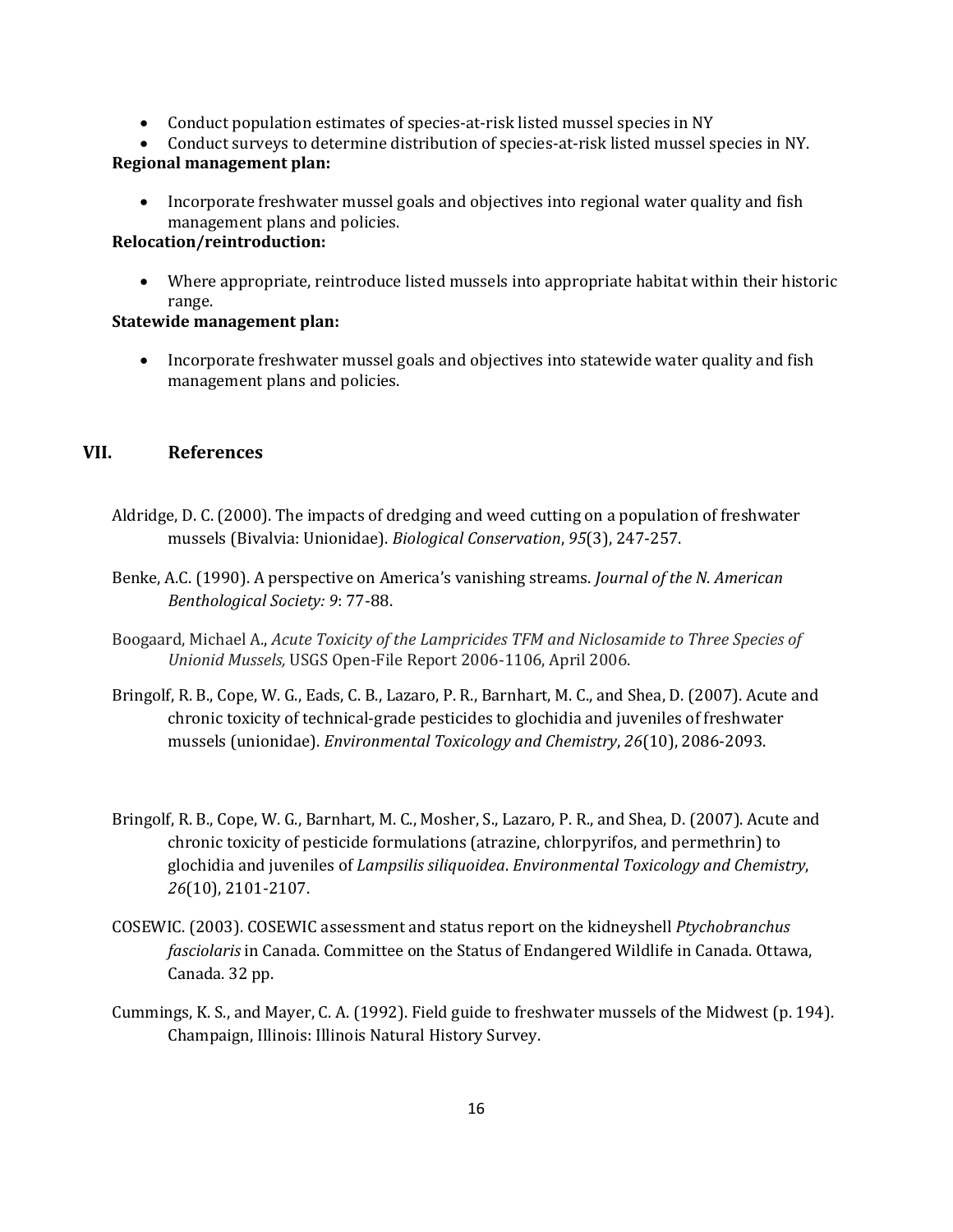- Flynn, K., and Spellman, T. (2009). Environmental levels of atrazine decrease spatial aggregation in the freshwater mussel, *Elliptio complanata*. *Ecotoxicology and Environmental Safety*, *72*(4), 1228-1233.
- Graf, D. and K. Cummings. (2011). MUSSELp Evolution: North American Freshwater Mussels. The MUSSEL Project. The University of Wisconsin. Available: [http://mussel](http://mussel-project.uwsp.edu/evol/intro/north_america.html)[project.uwsp.edu/evol/intro/north\\_america.html.](http://mussel-project.uwsp.edu/evol/intro/north_america.html)
- Galbraith, H. S., Spooner, D. E., and Vaughn, C. C. (2010). Synergistic effects of regional climate patterns and local water management on freshwater mussel communities. *Biological Conservation*, *143*(5), 1175-1183.
- Haag, W. R. (2012). *North American freshwater mussels: natural history, ecology, and conservation*. Cambridge University Press.
- Harman, W.N. and P.H. Lord (2010). Susquehanna Freshwater Mussel Surveys, 2008-2010. Final report submitted to New York State Department of Environmental Conservation. SUNY Oneonta. Cooperstown, NY. 24 pp, plus appendix.
- Hoving, C. L., Lee, Y. M., Badra, P. J. and Klatt B. J. (2013) A vulnerability assessment of 400 species of greatest conservation need and game species in Michigan.
- Huebner, J. D., and Pynnönen, K. S. (1992). Viability of glochidia of two species of Anodonta exposed to low pH and selected metals. *Canadian Journal of Zoology*, *70*(12), 2348-2355.
- Keller, A. E., and Zam, S. G. (1991). The acute toxicity of selected metals to the freshwater mussel, Anodonta imbecilis. *Environmental Toxicology and Chemistry*, *10*(4), 539-546.
- Liquori, V. M., and Insler, G. D. (1985). Gill parasites of the white perch: Phenologies in the lower Hudson River. *New York Fish and Game Journal*, *32*(1), 71-76.
- Mahar, A.M. and J.A. Landry. (2013). State Wildlife Grants Final Report: Inventory of Freshwater Mussels in New York's Southeast and Southwest Lake Ontario Basins, 2008-2013. New York State Department of Environmental Conservation. Avon, NY. *In progress*.
- McMurray, S.E., Faiman, J.S., Roberts, A., Simmons, B., and Barnhart, C.M. ( 2012). A guide to Missouri's freshwater mussels. Missouri Department of Conservation, Jefferson City, Missouri.
- Natural Heritage Program Element Occurrences [ARC/INFO coverages] (2013). New York Natural Heritage Program, Albany, NY. Available: NYS Department of Environmental Conservation Master Habitat Data Bank's Data Selector.
- NatureServe. (2013). NatureServe Explorer: An online encyclopedia of life [web application]. Version 7.1. NatureServe, Arlington, Virginia. Available http://www.natureserve.org/explorer. (Accessed: February 12, 2013).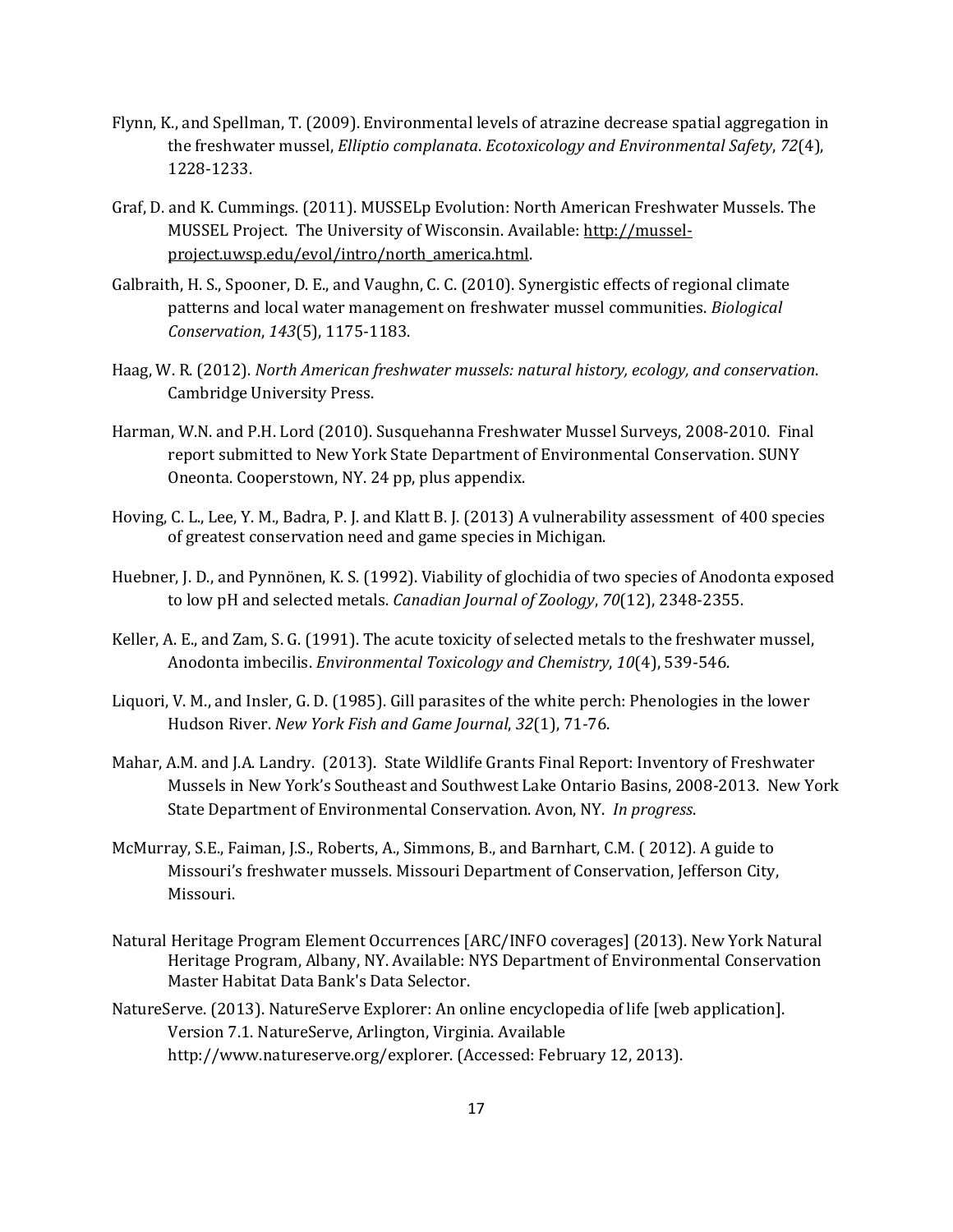- New York State Department of Environmental Conservation. (2006). *New York State Comprehensive Wildlife Conservation Strategy*. Albany, NY: New York State Department of Environmental Conservation.
- New York State Landcover, Version 1. [SDE raster digital data] (2010). National Gap Analysis Program. Moscow, Idaho. Available: NYS Department of Environmental Conservation Master Habitat Data Bank's Data Selector.
- Northeastern Aquatic Habitat Classification System (NAHCS) GIS map for streams and rivers, [vector digital data] (2010). US Environmental Protection Agency, the US Geological Survey, and The Nature Conservancy Eastern Conservation Science. Boston, MA. Available: NYS Department of Environmental Conservation Master Habitat Data Bank's Data Selector.
- Pandolfo, T. J., Cope, W. G., Young, G. B., Jones, J. W., Hua, D., and Lingenfelser, S. F. (2012). Acute effects of road salts and associated cyanide compounds on the early life stages of the unionid mussel *Villosa iris*. *Environmental Toxicology and Chemistry*, *31*(8), 1801-1806.
- Roley, S.S. 2012. The influence of floodplain restoration on stream ecosystem function in an agricultural landscape. (unpublished doctoral dissertation). University of Notre Dame, Notre Dame, Indiana. Submitted for publishing with Tank, J.L.
- Roley, S. S., J. Tank, and M. A. Williams (2012), Hydrologic connectivity increases denitrification in the hyporheic zone and restored floodplains of an agricultural stream, *J. Geophys. Res..*
- Stansbery, D. H., and King, C. C. (1983). Management of Muskingum River mussel (unionid mollusk) populations. Final Report to the U.S. Department of Commerce and the Ohio Department of Natural Resources. *Ohio State University Museum of Zoology Reports*. 79 p.
- Stein, B. A., Kutner, L. S., Hammerson, G. A., Master, L. L., and Morse, L. E. (2000). State of the states: geographic patterns of diversity, rarity, and endemism. *Precious heritage: the status of biodiversity in the United States. Oxford University Press, New York*, 119-158.
- Strayer, D.L. and K.J. Jirka. (1997). The Pearly Mussels of New York State. New York State Museum Memoir (26): 113 pp., 27 pls.
- Strayer,D.L. and Malcom, H.M. (2012). Causes of recruitment failure in freshwater mussel populations in southeastern New York. Ecological Applications 22:1780–1790.
- The Nature Conservancy (2009). *Freshwater Mussel (Unionidae) Distributions, Catches, and Measures of their Viability across the Catches, and Measures of their Viability across the Allegheny River Basin in New York.* Report submitted New York State Department of Environmental Conservation. The Nature Conservancy, Central and Western NY Chapter. Rochester, NY. 63 pp.
- Vaughn, C. C. and Taylor, C. M. (1999), Impoundments and the Decline of Freshwater Mussels: a Case Study of an Extinction Gradient. *Conservation Biology*, 13: 912–920.